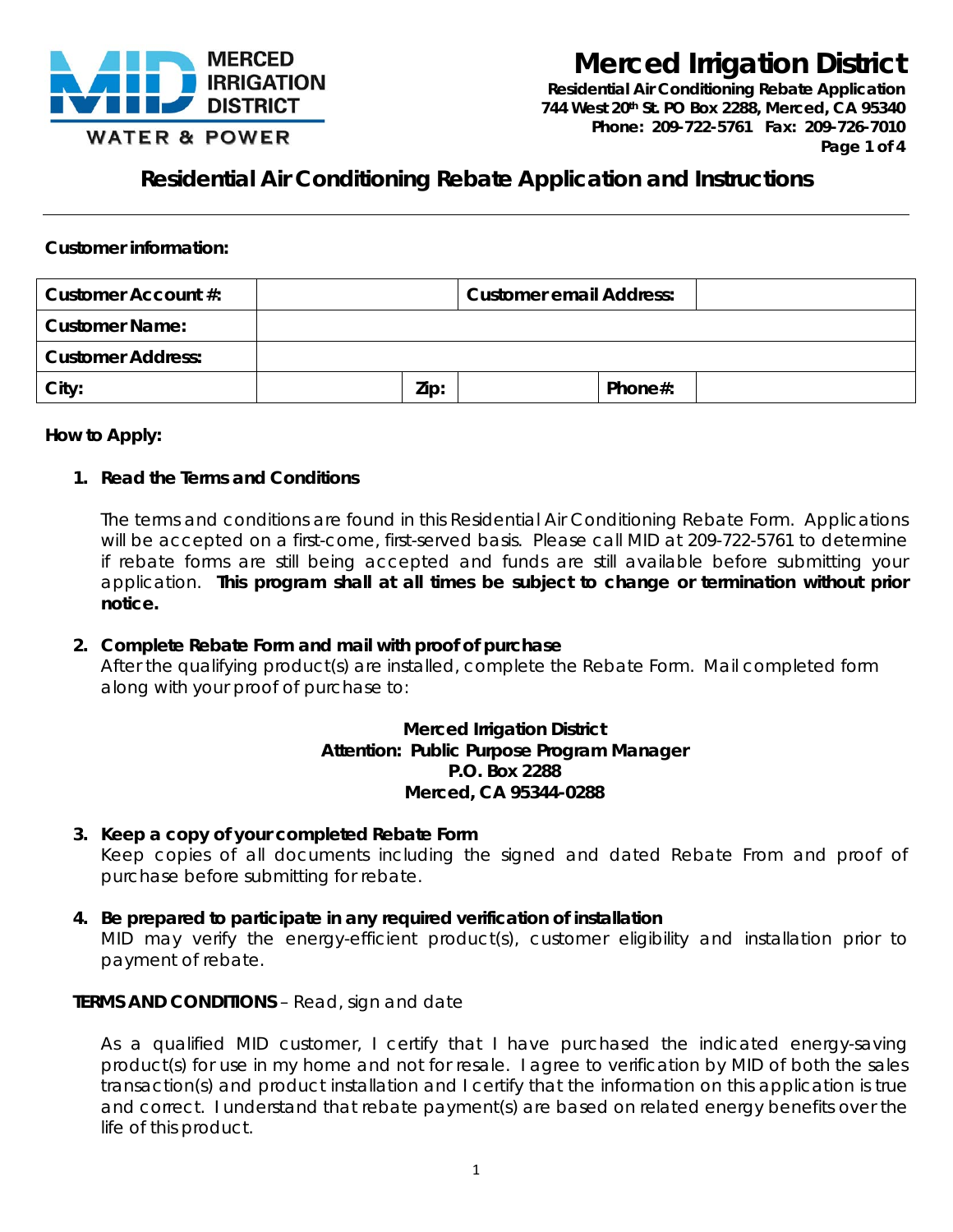

**Residential Air Conditioning Rebate Application** *744 West 20th St. PO Box 2288, Merced, CA 95340 Phone: 209-722-5761 Fax: 209-726-7010 Page 2 of 4*

#### **I agree that:**

- 1. I must be a residential customer on a residential rate with an active meter serviced by MID. The product(s) I have installed shall be designated to reduce the energy consumption distributed to me by MID at the installation address above.
- 2. I understand the rebate offer is limited to residential customers for residential use. The energyefficient product(s) must be installed in a residential dwelling within MID's service area and must have been **purchased within 12 months of the submittal of this application**.
- 3. Resale products, products leased, rebuilt, rented, received from insurance claims, won as a prize or new parts installed in existing products do not qualify.
- 4. I understand that this signed and dated Rebate Form, all appropriate proof(s) of purchase, and other required documentation as referenced in this application must be sent to MID.
- 5. A rebate check for qualifying product(s) is generally mailed 6 to 8 weeks after MID receives and approves a completed application including all required documentation. Additional time may be necessary if an application is selected for verification.
- 6. I understand that the selection of qualifying product(s), manufacturer, dealer, supplier and/or installer and purchase, installation and ownership/maintenance of the qualifying product(s) referenced in this application are my sole responsibility. I understand that my manufacturer, dealer, supplier or installer of these products and measures is not an agent or representative of MID. I understand that MID makes no representation regarding manufacturers, dealers, contractors, materials or workmanship**. I ALSO UNDERSTAND THAT MID MAKES NO WARRANTY WHETHER EXPRESSED OR IMPLIED, INCLUDING WITHOUT LIMITATION THE IMPLIED WARRANTIES OF MERCHANTABILITY AND FITNESS FOR ANY PARTICULAR PURPOSE, USE OR APPLICATION OF THE PRODUCTS OR MEASURES**. I agree that MID has no liability whatsoever concerning (1) the quality, safety and/or installation of the product(s) or measures, including their fitness for any purpose; (2) the estimated energy savings of the product(s) or measures; (3) the workmanship of any third parties, (4) the installation or use of the product(s) or measures including, but not limited to, effects on indoor pollutants; and any other matter with respect to the MID Home Appliance Rebate program. I waive any and all claims against MID, its directors, officers, employees, or agents arising out of activities conducted by or on behalf of MID in connection with my application for any rebate(s) under the MID Home Appliance Rebate Program.

I have read and understand the above terms and conditions. I certify that the information I have provided is true and correct and the product(s) and/or equipment for which I am requesting a rebate meets the requirements in this rebate form.

| <b>Customer Signature:</b> |  |  |
|----------------------------|--|--|
| Name:                      |  |  |
|                            |  |  |

Date: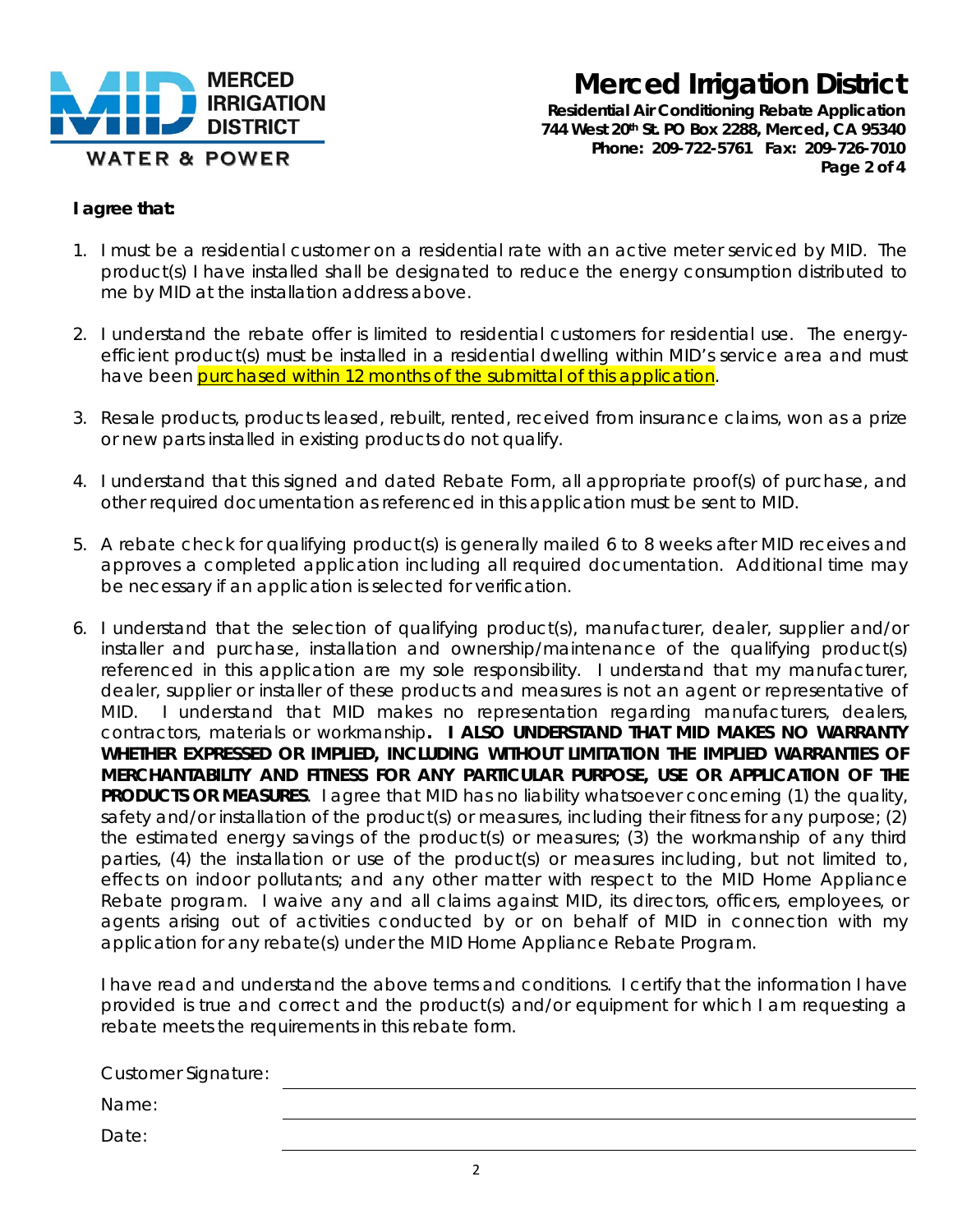

**Residential Air Conditioning Rebate Application** *744 West 20th St. PO Box 2288, Merced, CA 95340 Phone: 209-722-5761 Fax: 209-726-7010 Page 3 of 4*

### **Residential Air Conditioning Rebate Application and Instructions**

**All product(s) must be Energy Star® labeled to qualify for a rebate. Provide all information requested on this Rebate Form for all products purchased and installed. A list of qualifying appliances is available at [.energystar.gov/products.](http://www.energystar.gov/products)**

| <b>APPLIANCES</b>                                                                                                                     | <b>QUANTITY</b><br><b>PURCHASED</b><br>A                                                         | <b>INSTALLED BY</b>                                                                                                                                                                                                                                                               |                                                                            | <b>REBATE/UNIT</b><br>B                                                                     | <b>REBATE</b><br>$TOIAL =$<br>$A \times B$                                                        |
|---------------------------------------------------------------------------------------------------------------------------------------|--------------------------------------------------------------------------------------------------|-----------------------------------------------------------------------------------------------------------------------------------------------------------------------------------------------------------------------------------------------------------------------------------|----------------------------------------------------------------------------|---------------------------------------------------------------------------------------------|---------------------------------------------------------------------------------------------------|
| A. Energy Efficient Central Air<br>Conditioner                                                                                        |                                                                                                  | Manufacturer Name:                                                                                                                                                                                                                                                                | <b>SEER</b><br>$14+$                                                       | Energy<br>Star <sup>®</sup> +<br>TXV*                                                       |                                                                                                   |
| Replacement<br>Purchase Date: _____________<br>Installed Date: _____________                                                          | 3.5 ton $\frac{1}{2}$<br>$5.0 \text{ ton}$ <sub>_____</sub>                                      | Model Number:<br><b>Contractor Name:</b><br>License Type<br>Phone: ______________                                                                                                                                                                                                 | \$250<br>\$325<br>\$360<br>\$410<br>\$490<br>\$550                         | \$350<br>\$450<br>\$510<br>\$600<br>\$685<br>\$800                                          | $\frac{1}{2}$<br>s<br>$\frac{1}{2}$<br>s<br>$\sim$<br>$\frac{1}{2}$                               |
| <b>B.</b> Energy Star® Labeled<br>Programmable Thermostat                                                                             | Unit(s) $\frac{1}{2}$                                                                            | <b>Contractor Name:</b><br>License Type _______<br>Phone: National Contract of the Contract of the Contract of the Contract of the Contract of the Contract of the Contract of the Contract of the Contract of the Contract of the Contract of the Contract of the Contract of th | Model Number:<br><b>Purchased Date:</b><br>Installed Date:                 | \$30/unit<br>Manufacturer Name:                                                             | $\frac{1}{2}$                                                                                     |
| C. Energy Efficient Central Air<br>Conditioner<br><b>New Homes</b><br>Purchase Date: _____________<br>Installed Date: _______________ | 2.0 ton $\frac{1}{2}$<br>2.5 ton $\frac{1}{2}$<br>3.5 ton $\frac{1}{2}$<br>4.0 ton $\frac{1}{2}$ | Manufacturer Name:<br>Model Number:<br><b>Contractor Name:</b><br>License Type<br>Phone: _____________                                                                                                                                                                            | <b>SEER</b><br>$14+$<br>\$250<br>\$325<br>\$360<br>\$410<br>\$490<br>\$550 | Energy<br>Star <sup>®</sup> +<br>TXV*<br>\$350<br>\$450<br>\$510<br>\$600<br>\$685<br>\$800 | $\frac{1}{2}$<br>$s$ <sub>_________</sub><br>$\frac{1}{2}$<br>s<br>$\frac{1}{2}$<br>$\frac{1}{2}$ |

\*Thermal Expansion Valve